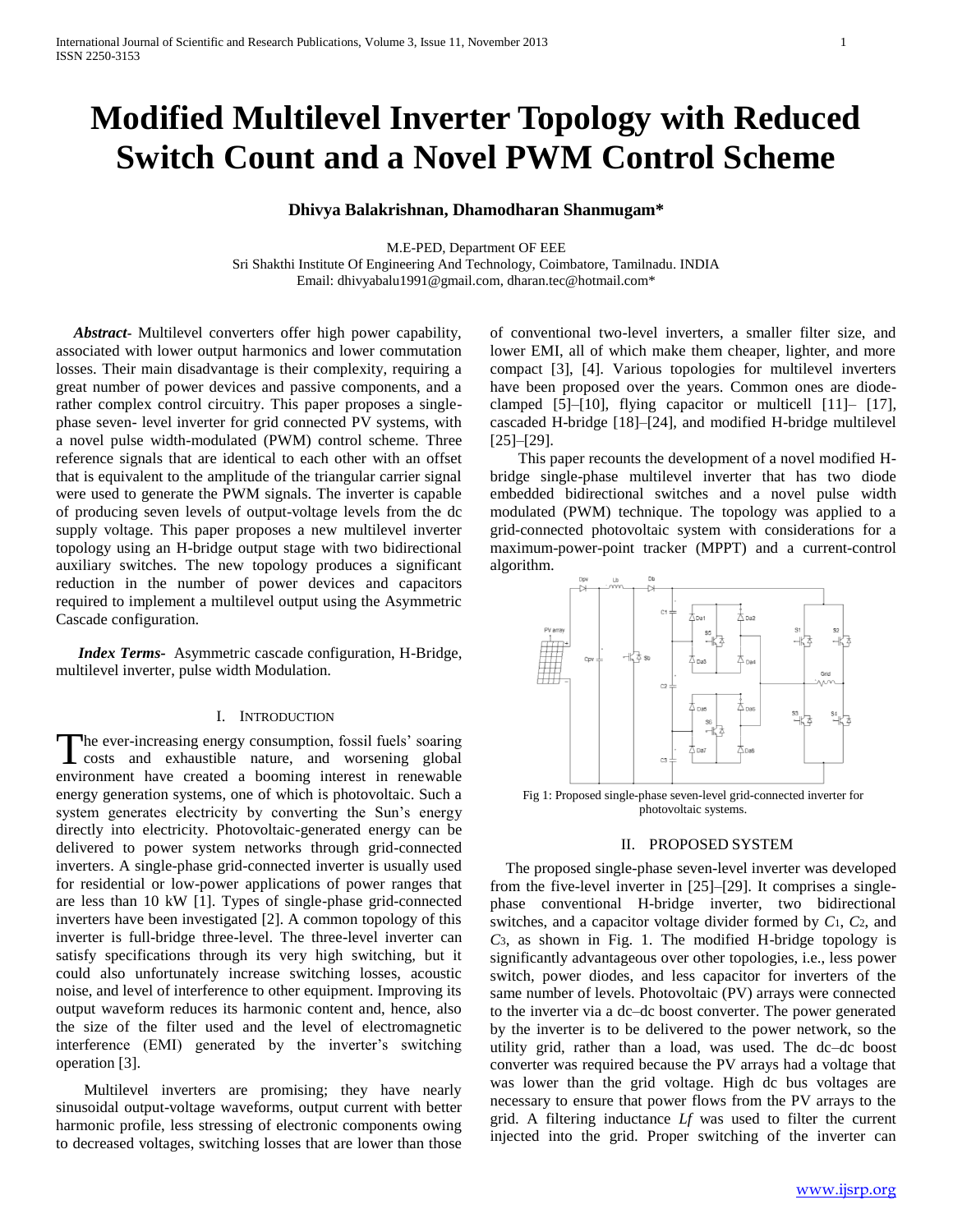produce seven output-voltage levels (*V*dc*,* 2*V*dc*/*3*, V*dc*/*3*,*  0*,−V*dc*,−*2*V*dc*/*3*,−V*dc*/*3) from the dc supply voltage. The proposed inverter's operation can be divided into seven switching states, as shown in Fig.  $2(a)$ – $(g)$ . Fig.  $2(a)$ ,  $(d)$ , and  $(g)$ shows a conventional inverter's operational states in sequence, while Fig. 2(b), (c), (e), and (f) shows additional states in the proposed inverter synthesizing one- and two-third levels of the dc-bus voltage. The required seven levels of output voltage were generated as follows.

- 1) Maximum positive output (*V*dc): *S*1 is ON, connecting the load positive terminal to *V*dc, and *S*4 is ON, connecting the load negative terminal to ground. All other controlled switches are OFF; the voltage applied to the load terminals is *V*dc. Fig. 2(a) shows the current paths that are active at this stage.
- 2) 2) Two-third positive output (2Vdc/3): The bidirectional switch *S*<sub>5</sub> is ON, connecting the load positive terminal, and *S*4 is ON, connecting the load negative terminal to ground. All other controlled switches are OFF; the voltage applied to the load terminals is 2*V*dc*/*3. Fig. 2(b) shows the current paths that are active at this stage.
- 3) One-third positive output (*V*dc*/*3): The bidirectional switch *S*<sup>6</sup> is ON, connecting the load positive terminal, and *S*4 is ON, connecting the load negative terminal to ground. All other controlled switches are OFF; the voltage applied to the load terminals is *V*dc*/*3. Fig. 2(c) shows the current paths that are active at this stage.
- 4) Zero output: This level can be produced by two switching combinations; switches *S*3 and *S*4 are ON, or *S*1 and *S*2 are ON, and all other controlled switches are OFF; terminal *ab* is a short circuit, and the voltage applied to the load terminals is zero. Fig. 2(d) shows the current paths that are active at this stage.
- 5) One-third negative output (*−V*dc*/*3): The bidirectional switch *S*<sub>5</sub> is ON, connecting the load positive terminal, and *S*2 is ON, connecting the load negative terminal to *V*dc. All other controlled switches are OFF; the voltage applied to the load terminals is *−V*dc*/*3. Fig. 2(e) shows the current paths that are active at this stage.
- 6) Two-third negative output (*−*2*V*dc*/*3): The bidirectional switch *S*6 is ON, connecting the load positive terminal, and *S*2 is ON, connecting the load negative terminal to ground. All other controlled switches are OFF; the voltage applied to the load terminals is *−*2*V*dc*/*3. Fig. 2(f) shows the current paths that are active at this stage.
- 7) Maximum negative output (*−V*dc): *S*2 is ON, connecting the load negative terminal to *V*dc, and *S*3 is ON, connecting the load positive terminal to ground. All other controlled switches are OFF; the voltage applied to the load terminals is *−V*dc. Fig. 2(g) shows the current paths that are active at this stage.



Fig. 2. Switching combination required to generate the output voltage (*V*ab). (a)  $V_{ab} = V_{dc}$ . (b)  $V_{ab} = 2V_{dc}/3$ . (c)  $V_{ab} = V_{dc}/3$ . (d)  $V_{ab} = 0$ .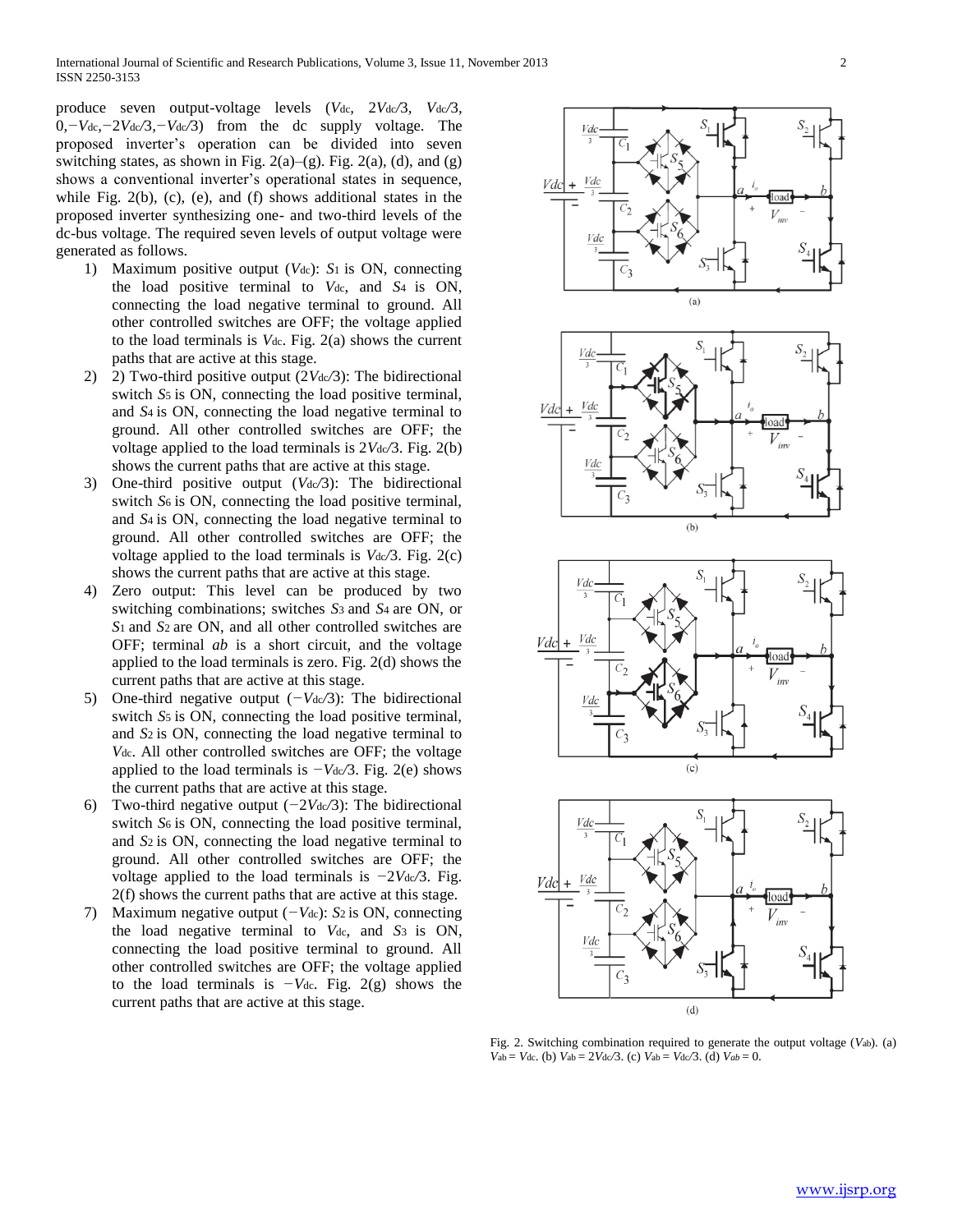

Fig. 2. (*Continued*.) Switching combination required to generate the output voltage (*V*ab). (e) *V*ab = *−V*dc*/*3. (f) *Vab* = *−*2*V*dc*/*3. (g) *V*ab = *−V*dc.

TABLE I SWITCHING CONDITION

|                    | 5 MITCHING CONDITION |       |       |       |       |       |
|--------------------|----------------------|-------|-------|-------|-------|-------|
| $v_0$              | S <sub>1</sub>       | $S_2$ | $S_3$ | $S_4$ | $S_5$ | $S_6$ |
| $V_{dc}$           | on                   | off   | off   | on    | off   | off   |
| $2V_{dc}/3$        | off                  | off   | off   | on    | on    | off   |
| $V_{dc}/3$         | off                  | off   | off   | on    | off   | on    |
| $\theta$           | off                  | off   | on    | on    | off   | off   |
| $0*$               | on                   | on    | off   | off   | off   | off   |
| $-V_{\text{dc}}/3$ | off                  | on    | off   | off   | on    | off   |
| $-2V_{dc}/3$       | off                  | on    | off   | off   | off   | on    |
| $-V_{dc}$          | off                  | on    | on    | off   | off   | off   |

# III. PWM MODULATION

 A novel PWM modulation technique was introduced to generate the PWM switching signals. Three reference signals (*V*ref1, *V*ref2, and *V*ref3) were compared with a carrier signal (*Vcarrier*). The reference signals had the same frequency and amplitude and were in phase with an offset value that was equivalent to the amplitude of the carrier signal. The reference signals were each compared with the carrier signal. If *V*ref1 had exceeded the peak amplitude of *V*carrier, *V*ref2 was compared with *V*carrier until it had exceeded the peak amplitude of *V*carrier. Then, onward, *V*ref3 would take charge and would be compared with *V*carrier until it reached zero. Once *V*ref3 had reached zero, *V*ref2 would be compared until it reached zero. Then, onward, *V*ref1 would be compared with *V*carrier. Fig. 3 shows the resulting switching pattern. Switches *S*1, *S*3, *S*5, and *S*6 would be switching at the rate of the carrier signal frequency, whereas *S*2 and *S*4 would operate at a frequency that was equivalent to the fundamental frequency.

# IV. CONTROL SYSTEM

 The control system comprises a MPPT algorithm, a dc-bus voltage controller, reference-current generation, and a current controller. The two main tasks of the control system are maximization of the energy transferred from the PV arrays to the grid, and generation of a sinusoidal current with minimum harmonic distortion, also under the presence of grid voltage harmonics.

 The proposed inverter utilizes the perturb-and-observe (P&O) algorithm for its wide usage in MPPT owing to its simple structure and requirement of only a few measured parameters. It periodically perturbs (i.e., increment or decrement) the array terminal voltage and compares the PV output power with that of the previous perturbation cycle. If the power was increasing, the perturbation would continue in the same direction in the next cycle; otherwise, the direction would be reversed. This means that the array terminal voltage is perturbed every MPPT cycle; therefore, when the MPP is reached, the P&O algorithm will oscillate around it.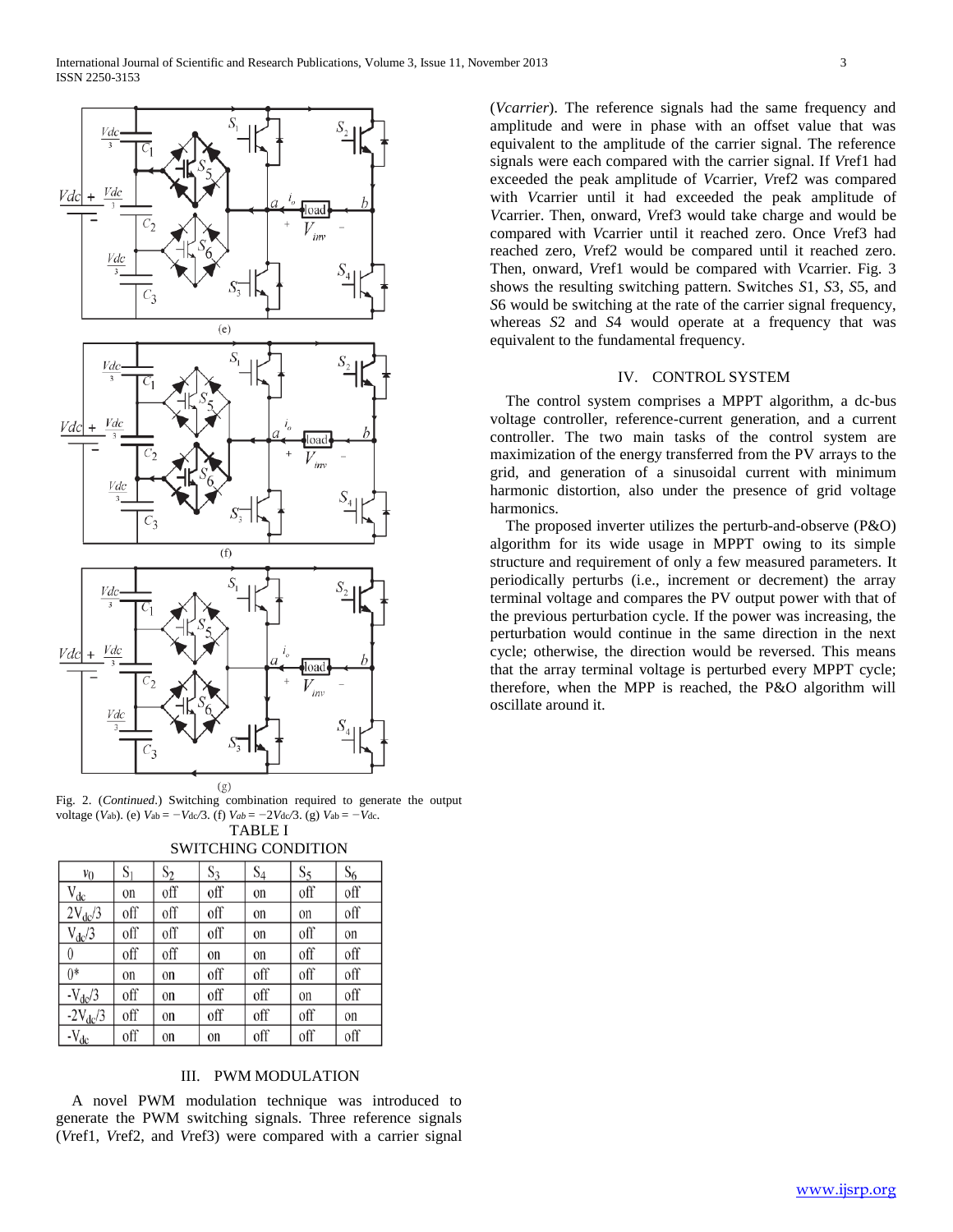

 The P&O algorithm was implemented in the dc–dc boost converter. The output of the MPPT is the duty-cycle function. As the dc-link voltage *V*dc was controlled in the dc–ac seven level PWM inverter, the change of the duty cycle changes the voltage at the output of the PV panels. A PID controller was implemented to keep the output voltage of the dc–dc boost converter (*V*dc) constant by comparing *V*dc and *V*dc ref and feeding the error into the PID controller, which subsequently tries to reduce the error. In this way, the *V*dc can be maintained at a constant value and at more than *√*2 of *V*grid to inject power into the grid.

 A PI algorithm was used as the feedback current controller for the application. The current injected into the grid, also known as grid current *I*grid, was sensed and fed back to a comparator that compared it with the reference current *I*gridref . *I*gridref is the result of the MPPT algorithm. The error from the comparison process of *I*grid and *I*gridref was fed into the PI controller.



Fig.5.Control system block.

 The output of the PI controller, also known as *V*ref , goes through an antiwindup process before being compared with the triangular wave to produce the switching signals for *S*1–*S*6. Eventually, *V*ref becomes *V*ref1; *V*ref2 and *V*ref3 can be derived from *V*ref1 by shifting the offset value, which was equivalent to the amplitude of the triangular wave. The mathematical formulation of the PI algorithm and its implementation in the DSP are discussed in detail in [28].Control system block is shown in figure 5.

#### V. SIMULATION RESULTS

 MATLAB SIMULINK simulated the proposed configuration before it was physically implemented in a prototype. The PWM switching patterns were generated by comparing three reference signals (*V*ref1, *V*ref2, and *V*ref3) against a triangular carrier signal. Subsequently, the comparing process produced PWM switching signals for switches *S*1– *S*6.



Fig. 6. Inverter output voltage (*V*inv).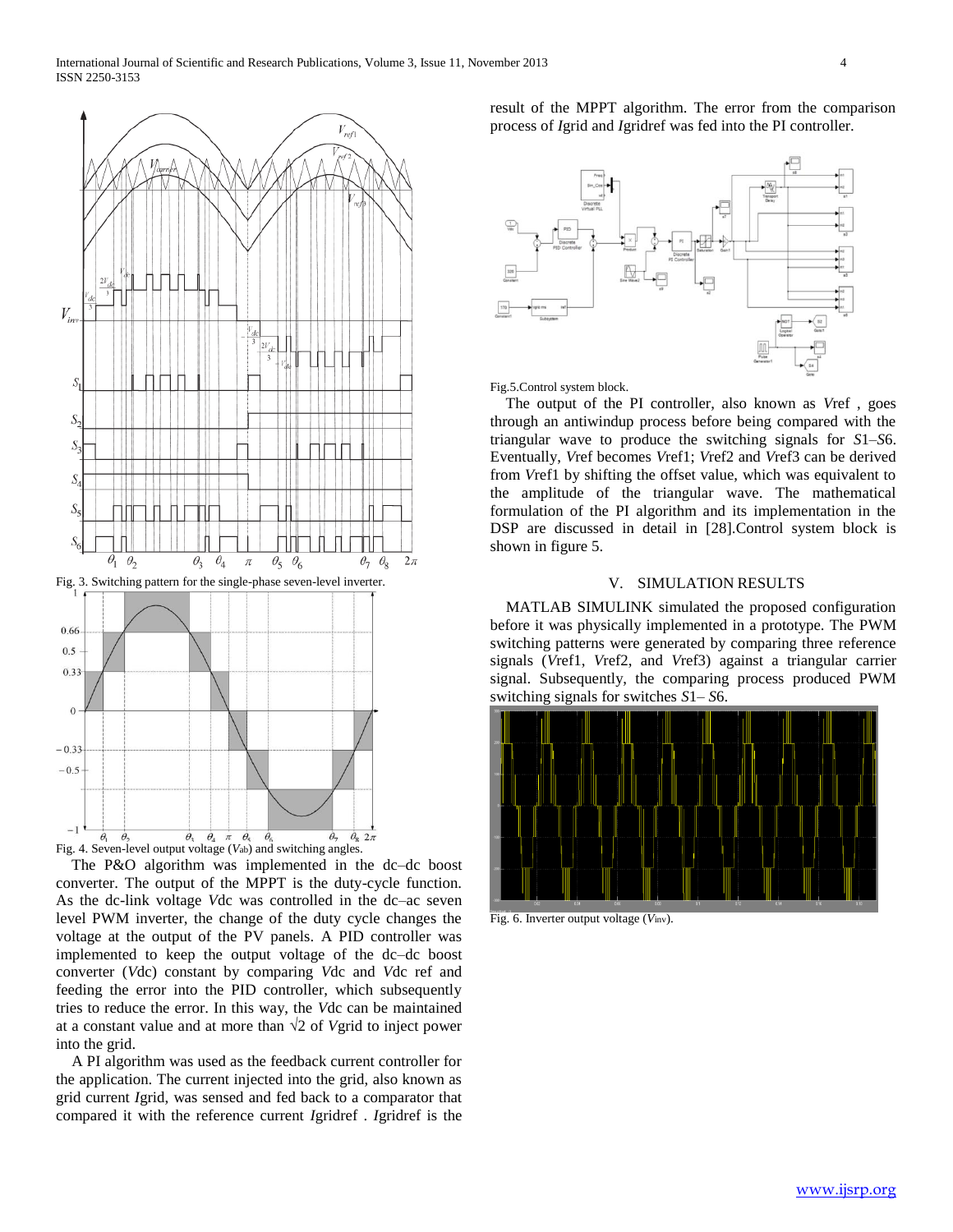

Fig. 7. Grid voltage (*V*grid) and grid current (*I*grid).

 One leg of the inverter operated at a high switching rate that was equivalent to the frequency of the carrier signal, while the other leg operated at the rate of the fundamental frequency (i.e., 50 Hz). Switches *S*5 and *S*6 also operated at the rate of the carrier signal. Fig. 6 shows the simulation result of inverter output voltage *Vinv*. The dc-bus voltage was set at 300 V ( $>$   $\sqrt{ }$ 2*V*grid; in this case, *V*grid was 120 V). The dc-bus voltage must always be higher than  $\sqrt{2}$  of *V*grid to inject current into the grid, or current will be injected from the grid into the inverter. Therefore, operation is recommended to be between  $Ma = 0.66$ and*Ma* = 1*.*0. *V*inv comprises seven voltage levels, namely, *V*dc, 2*V*dc*/*3, *V*dc*/*3, 0, *−V*dc, *−*2*V*dc*/*3, and *−V*dc*/*3. The current flowing into the grid was filtered to resemble a pure sinewave in phase with the grid voltage (see Fig. 7). As *I*grid is almost a pure sinewave at unity power factor, the total harmonic distortion (THD) can be reduced compared with the THD in [28].

### VI. CONCLUSION

 Multilevel inverters offer improved output waveforms and lower THD. This paper has presented a novel PWM switching scheme for the proposed multilevel inverter. It utilizes three reference signals and a triangular carrier signal to generate PWM switching signals. The behavior of the proposed multilevel inverter was analyzed in detail. By controlling the modulation index, the desired number of levels of the inverter's output voltage can be achieved. The less THD in the seven-level inverter compared with that in the five- and three-level inverters is an attractive solution for grid-connected PV inverters.

#### REFERENCES

[1] M. Calais and V. G. Agelidis, "Multilevel converters for single-phase grid connected photovoltaic systems—An overview," in *Proc. IEEE Int. Symp. Ind. Electron.*, 1998, vol. 1, pp. 224–229.

[2] S. B. Kjaer, J. K. Pedersen, and F. Blaabjerg, "A review of single-phase grid connected inverters for photovoltaic modules," *IEEE Trans. Ind. Appl.*, vol. 41, no. 5, pp. 1292–1306, Sep./Oct. 2005.

[3] P. K. Hinga, T. Ohnishi, and T. Suzuki, "A new PWM inverter for photovoltaic power generation system," in *Conf. Rec. IEEE Power Electron. Spec. Conf.*, 1994, pp. 391–395.

[4] Y. Cheng, C. Qian, M. L. Crow, S. Pekarek, and S. Atcitty, "A comparison of diode-clamped and cascaded multilevel converters for a STATCOM with energy storage," *IEEE Trans. Ind. Electron.*, vol. 53, no. 5, pp. 1512– 1521, Oct. 2006.

[5] M. Saeedifard, R. Iravani, and J. Pou, "A space vector modulation strategy for a back-to-back five-level HVDC converter system," *IEEE Trans. Ind. Electron.*, vol. 56, no. 2, pp. 452–466, Feb. 2009.

[6] S. Alepuz, S. Busquets-Monge, J. Bordonau, J. A. M. Velasco, C. A. Silva, J. Pontt, and J. Rodríguez, "Control strategies based on symmetrical components for grid-connected converters under voltage dips," *IEEE Trans. Ind. Electron.*, vol. 56, no. 6, pp. 2162–2173, Jun. 2009.

[7] J. Rodríguez, J. S. Lai, and F. Z. Peng, "Multilevel inverters: A survey of topologies, controls, and applications," *IEEE Trans. Ind. Electron.*, vol. 49, no. 4, pp. 724–738, Aug. 2002.

[8] J. Rodriguez, S. Bernet, B. Wu, J. O. Pontt, and S. Kouro, "Multilevel voltage-source-converter topologies for industrial medium-voltage drives," *IEEE Trans. Ind. Electron.*, vol. 54, no. 6, pp. 2930–2945, Dec. 2007.

[9] M. M. Renge and H. M. Suryawanshi, "Five-level diode clamped inverter to eliminate common mode voltage and reduce dv/dt in medium voltage rating induction motor drives," *IEEE Trans. Power Electron.*, vol. 23, no. 4, pp. 1598– 1160, Jul. 2008.

[10] E. Ozdemir, S. Ozdemir, and L. M. Tolbert, "Fundamentalfrequencymodulated six-level diode-clamped multilevel inverter for three-phase stand-alone photovoltaic system," *IEEE Trans. Ind. Electron.*, vol. 56, no. 11, pp. 4407–4415, Nov. 2009.

[11] R. Stala, S. Pirog, M. Baszynski, A. Mondzik, A. Penczek, J. Czekonski, and S. Gasiorek, "Results of investigation of multicell converters with balancing circuit—Part I," *IEEE Trans. Ind. Electron.*, vol. 56, no. 7, pp. 2610–2619, Jul. 2009.

[12] R. Stala, S. Pirog, M. Baszynski, A. Mondzik, A. Penczek, J. Czekonski, and S. Gasiorek, "Results of investigation of multicell converters with balancing circuit—Part II," *IEEE Trans. Ind. Electron.*, vol. 56, no. 7, pp. 2620–2628, Jul. 2009.

[13] P. Lezana, R. Aguilera, and D. E. Quevedo, "Model predictive control of an asymmetric flying capacitor converter," *IEEE Trans. Ind. Electron.*, vol. 56, no. 6, pp. 1839–1846, Jun. 2009.

[14] M. F. Escalante, J.-C. Vannier, and A. Arzandé, "Flying capacitor multilevel inverters and DTC motor drive applications," *IEEE Trans. Ind. Electron.*, vol. 49, no. 4, pp. 809–815, Aug. 2002.

[15] A. Shukla, A. Ghosh, and A. Joshi, "Static shunt and series compensations of an SMIB system using flying capacitor multilevel inverter," *IEEE Trans. Power Del.*, vol. 20, no. 4, pp. 2613–2622, Oct. 2005.

[16] J. Huang and K. A. Corzine, "Extended operation of flying capacitor multilevel inverter," *IEEE Trans. Power Electron.*, vol. 21, no. 1, pp. 140– 147, Jan. 2006.

[17] F. Z. Peng, "A generalized multilevel inverter topology with self voltage balancing," *IEEE Trans. Ind. Appl.*, vol. 37, no. 2, pp. 611–617, Mar./Apr. 2001. [18] E. Villanueva, P. Correa, J. Rodríguez, andM. Pacas, "Control of a singlephase cascaded H-bridge multilevel inverter for grid-connected photovoltaic systems," *IEEE Trans. Ind. Electron.*, vol. 56, no. 11, pp. 4399– 4406, Nov. 2009.

[19] L. M. Tolbert, F. Z. Peng, T. Cunnyngham, and J. N. Chiasson, "Charge balance control schemes for cascademultilevel converter in hybrid electric vehicles," *IEEE Trans. Ind. Electron.*, vol. 49, no. 5, pp. 1058–1064, Oct. 2002.

[20] K. A. Corzine, M. W. Wielebski, F. Z. Peng, and J. Wang, "Control of cascaded multilevel inverters," *IEEE Trans. Power Electron.*, vol. 19, no. 3, pp. 732–738, May 2004.

[21] J. I. Leon, S. Vazquez, S. Kouro, L. G. Franquelo, J. M. Carrasco, and J. Rodriguez, "Unidimensional modulation technique for cascaded multilevel converters," *IEEE Trans. Ind. Electron.*, vol. 49, no. 5, pp. 1058– 1064, Oct. 2002.

[22] C.-C. Hua, C.-W. Wu, and C.-W. Chuang, "A digital predictive current control with improved sampled inductor current for cascaded inverters," *IEEE Trans. Ind. Electron.*, vol. 56, no. 5, pp. 1718–1726, May 2009.

[23] S. Vazquez, J. I. Leon, L. G. Franquelo, J. J. Padilla, and J. M. Carrasco, "DC-voltage-ratio control strategy for multilevel cascaded converters fed with a single DC source," *IEEE Trans. Ind. Electron.*, vol. 56, no. 7, pp. 2513–2521, Jul. 2009.

[24] C. Cecati, F. Ciancetta, and P. Siano, "A multilevel inverter for photovoltaic systems with fuzzy logic control," *IEEE Trans. Ind. Electron.*, vol. 57, no. 12, pp. 4115–4125, Dec. 2010.

[25] G. Ceglia, V. Guzman, C. Sanchez, F. Ibanez, J. Walter, and M. I. Gimanez, "A new simplified multilevel inverter topology for DC–AC conversion," *IEEE Trans. Power Electron.*, vol. 21, no. 5, pp. 1311–1319, Sep. 2006.

[26] V. G. Agelidis, D. M. Baker, W. B. Lawrance, and C. V. Nayar, "A multilevel PWMinverter topology for photovoltaic applications," in *Proc. IEEE ISIE*, Guimäes, Portugal, 1997, pp. 589–594.

[27] S. J. Park, F. S. Kang,M.H.Lee, and C. U. Kim, "Anewsingle-phase fivelevel PWM inverter employing a deadbeat control scheme," *IEEE Trans. Power Electron.*, vol. 18, no. 3, pp. 831–843, May 2003.